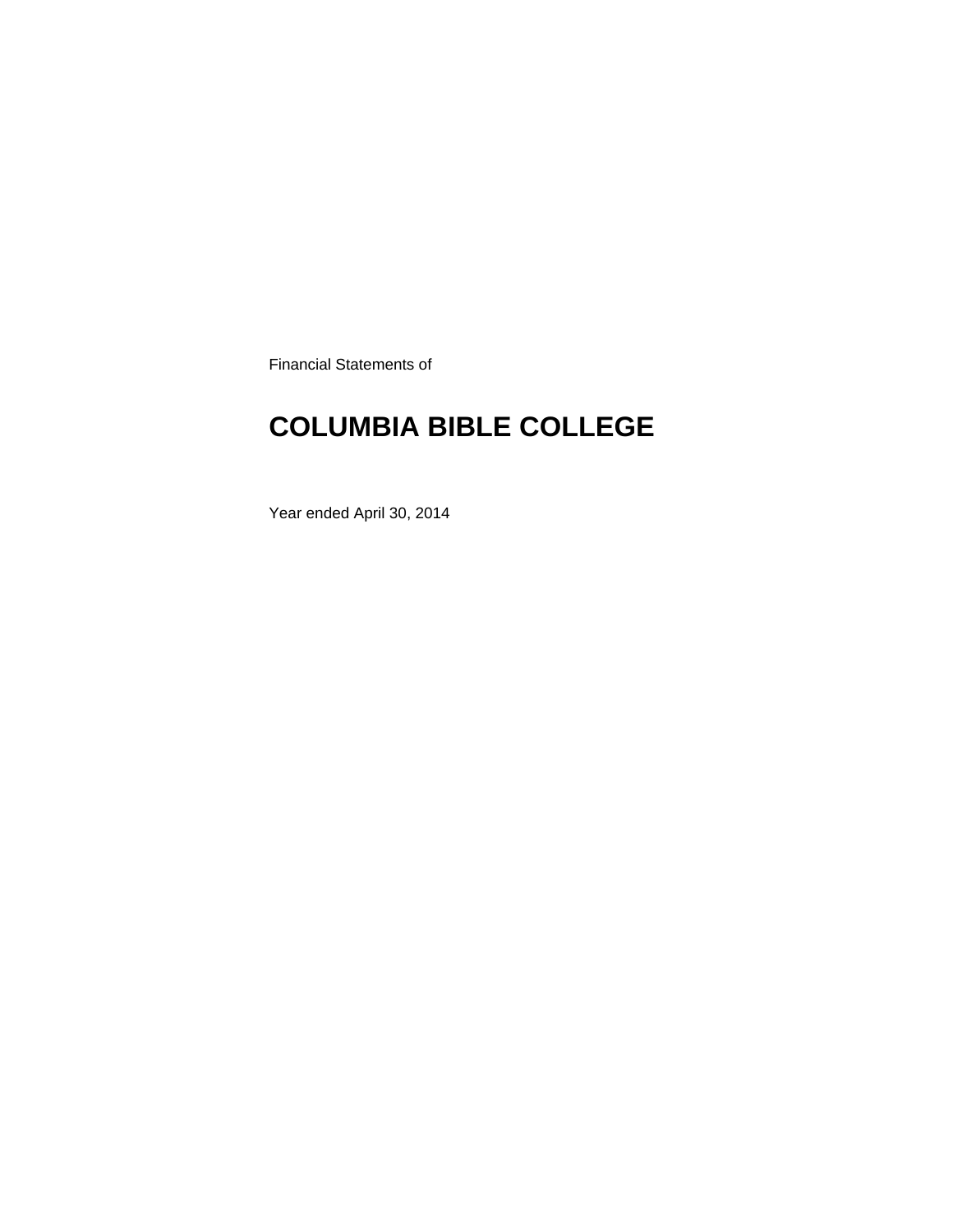

**KPMG LLP** Telephone (604) 854-2200 **Chartered Accountants** Fax Fax (604) 853-2756 32575 Simon Avenue **Internet** www.kpmg.ca Abbotsford BC V2T 4W6 Canada

### **INDEPENDENT AUDITORS' REPORT**

To the Members of Columbia Bible College

#### **Report on the Financial statements**

We have audited the accompanying financial statements of Columbia Bible College (the "College") which comprise the statement of financial position as at April 30, 2014, the statements of operations and changes in net assets and cash flows for the year then ended, and notes comprising a summary of significant accounting policies and other explanatory information.

#### *Management's Responsibility for the Financial Statements*

Management is responsible for the preparation and fair presentation of these financial statements in accordance with Canadian accounting standards for not-for-profit organizations, and for such internal control as management determines is necessary to enable the preparation of financial statements that are free from material misstatement, whether due to fraud or error.

#### *Auditors' Responsibility*

Our responsibility is to express an opinion on these financial statements based on our audit. We conducted our audit in accordance with Canadian generally accepted auditing standards. Those standards require that we comply with ethical requirements and plan and perform an audit to obtain reasonable assurance about whether the financial statements are free from material misstatement.

An audit involves performing procedures to obtain audit evidence about the amounts and disclosures in the financial statements. The procedures selected depend on our judgment, including the assessment of the risks of material misstatement of the financial statements, whether due to fraud or error. In making those risk assessments, we consider internal control relevant to the College's preparation and fair presentation of the financial statements in order to design audit procedures that are appropriate in the circumstances, but not for the purpose of expressing an opinion on the effectiveness of the College's internal control. An audit also includes evaluating the appropriateness of accounting policies used and the reasonableness of accounting estimates made by management, as well as evaluating the overall presentation of the financial statements.

We believe that the audit evidence we have obtained is sufficient and appropriate to provide a basis for our audit opinion.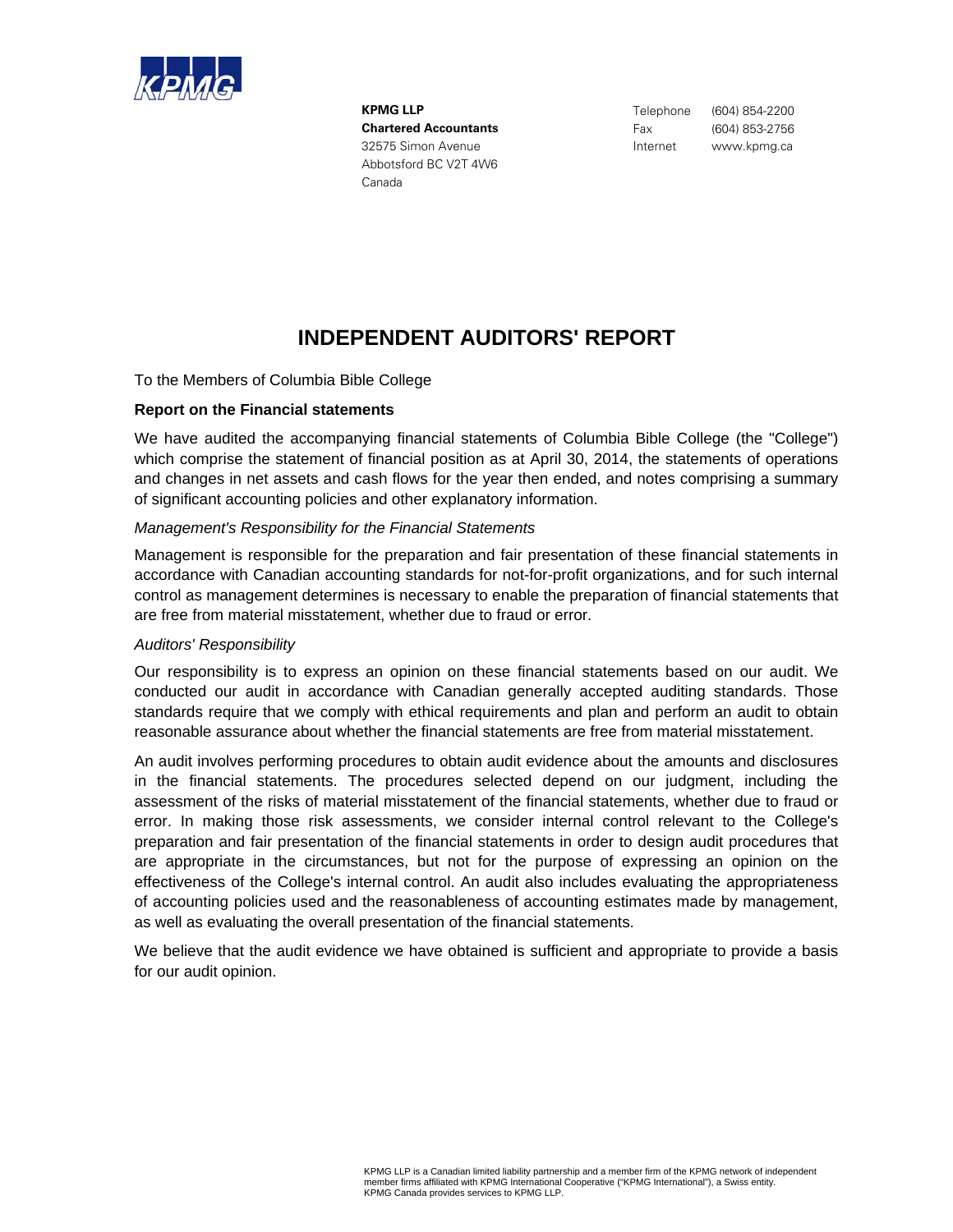

### *Opinion*

In our opinion the financial statements present fairly, in all material respects, the financial position of the College as at April 30, 2014, and the results of its operations, changes in net assets and its cash flows for the year then ended in accordance with Canadian accounting standards for not-for-profit organizations.

### *Other Matters*

Our audit was conducted for the purpose of forming an opinion on the basic financial statements of the College taken as a whole. The supplementary information included in the Schedules is presented for purposes of additional analysis and is not a required part of the basic financial statements. Such supplementary information has been subjected to the auditing procedures applied in the audit of the basic financial statements and, in our opinion, is fairly stated in all material respects in relation to the basic financial statements taken as a whole.

 $k$ *PMG 14P* 

Chartered Accountants

August 25, 2014 Abbotsford, British Columbia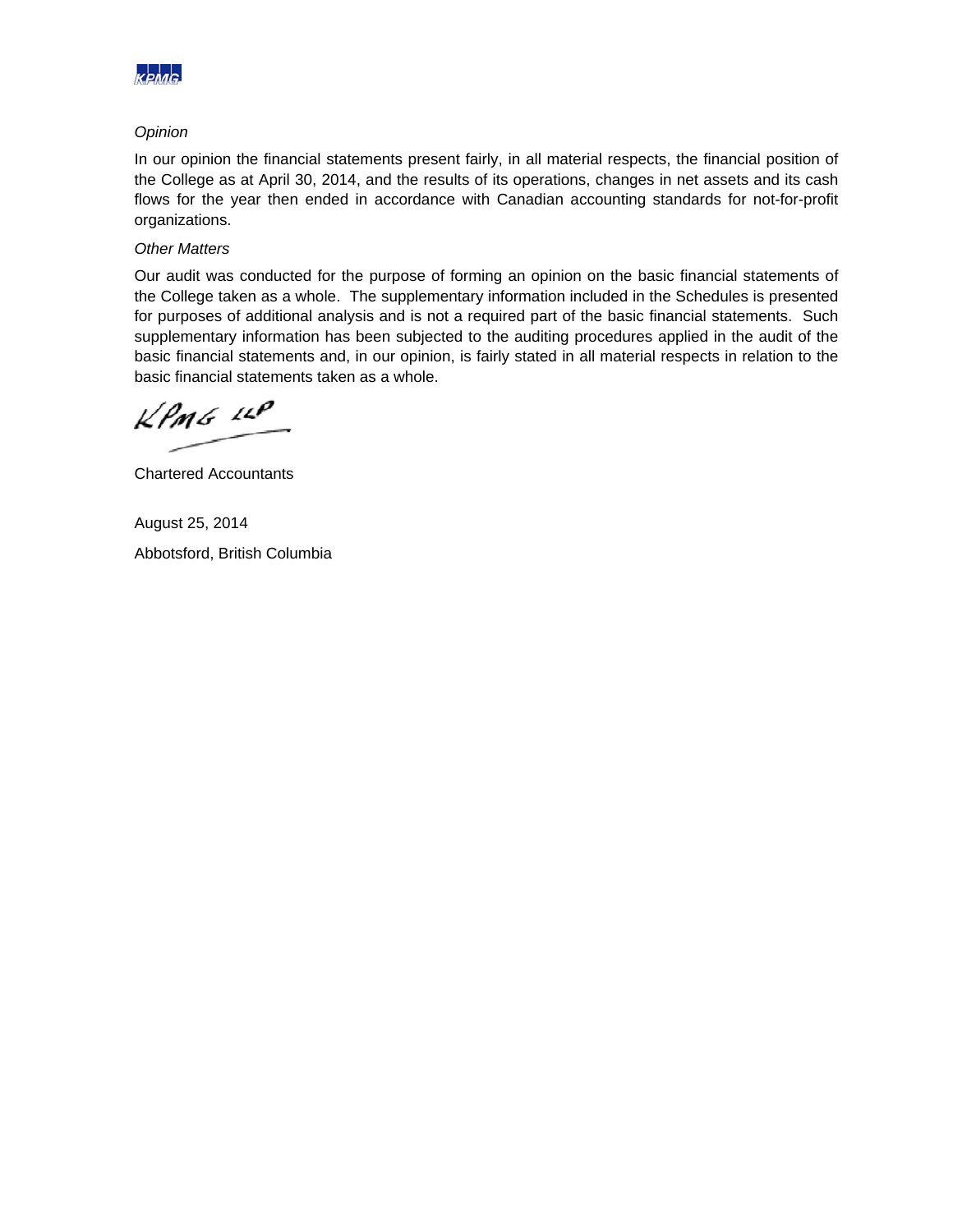Statem en t of Financial Position

April 30, 2014, with comparative information for 2013

|                                                                                            |    | 2014                 |     | 2013                 |  |
|--------------------------------------------------------------------------------------------|----|----------------------|-----|----------------------|--|
| Asset s                                                                                    |    |                      |     |                      |  |
| Current as sets:                                                                           |    |                      |     |                      |  |
| Cash                                                                                       | \$ | 482,725              | - 5 | 415,575              |  |
| Investments and marketable securities                                                      |    | 29.716               |     | 21,374               |  |
| Accounts receivable                                                                        |    | 13,671               |     | 23,377               |  |
| Inventory                                                                                  |    | 31,358               |     | 43,448               |  |
| Prepaid expens es and deposits                                                             |    | 90.074               |     | 137.665              |  |
|                                                                                            |    | 647.544              |     | 641,436              |  |
| Restricted a ss ets (note 2):                                                              |    |                      |     |                      |  |
| Cash and short-term deposits<br>Marke table s ecurities                                    |    | 2,270,707<br>525,431 |     | 2,764,995<br>332,083 |  |
|                                                                                            |    | 2,796,138            |     | 3,097,078            |  |
|                                                                                            |    |                      |     |                      |  |
| Life insurance cash surrend er value                                                       |    | 25,745               |     | 24,770               |  |
| Capital as se ts (note 3)                                                                  |    | 11,478,593           |     | 11,596,129           |  |
|                                                                                            | s  | 14,948,020           | s.  | 15,359,413           |  |
| Liabilities and Net Asset s                                                                |    |                      |     |                      |  |
| Current liabilities:                                                                       |    |                      |     |                      |  |
| Accounts payable and accrued liabilities                                                   | 2  | 168,322              | s.  | 195,204              |  |
| Accrued h oliday pay                                                                       |    | 165,428              |     | 152,107              |  |
| Scholarships payable                                                                       |    | 46,660               |     | 44,760               |  |
| Re fund able depos its and une arned                                                       |    |                      |     |                      |  |
| revenu e                                                                                   |    | 294.253              |     | 330,419              |  |
| Deferred re venue $(note 4)$                                                               |    | 224,175              |     | 162,857              |  |
|                                                                                            |    | 898,838              |     | 885,347              |  |
| Deferred o perat ing contributions (note 5)                                                |    | 1,537,820            |     | 1,937,833            |  |
|                                                                                            |    |                      |     |                      |  |
| Deferred c ap ital contributions (note 6):                                                 |    |                      |     |                      |  |
| Unspent capital contributions - residence (note 6(b))<br>Capital as se is $(no \neq 6(a))$ |    | 10,102,895           |     | 39.140<br>10,130,563 |  |
|                                                                                            |    |                      |     |                      |  |
|                                                                                            |    | 10,102,895           |     | 10,169,703           |  |
| Net as sets (de ficiency):                                                                 |    |                      |     |                      |  |
| Invested in capital assets (note $7(a)$ )                                                  |    | 1.375.698            |     | 1,465,566            |  |
| Scholarship end owment principal                                                           |    | 786,518              |     | 779,910              |  |
| Internal ly res tricted - capital reserve (no te 9)                                        |    | 247,625              |     | 177,338              |  |
| <b>Unrestricted</b>                                                                        |    | (1.374)              |     | (56, 284)            |  |
|                                                                                            |    | 2,408,467            |     | 2,366,530            |  |
| Commitments (note 10)<br>Contingen cies (note 11)                                          |    |                      |     |                      |  |
|                                                                                            | \$ | 14.948.020           | s   | 15,359,413           |  |

See a ccompanying notes to financial statements.

Oscheha If of the Board  $\equiv$  Director Director 4 Kaethler ( Holdeswand) Chair C. B.C.  $1er$  $\mathbf{I}$  $4t_{\alpha}$  (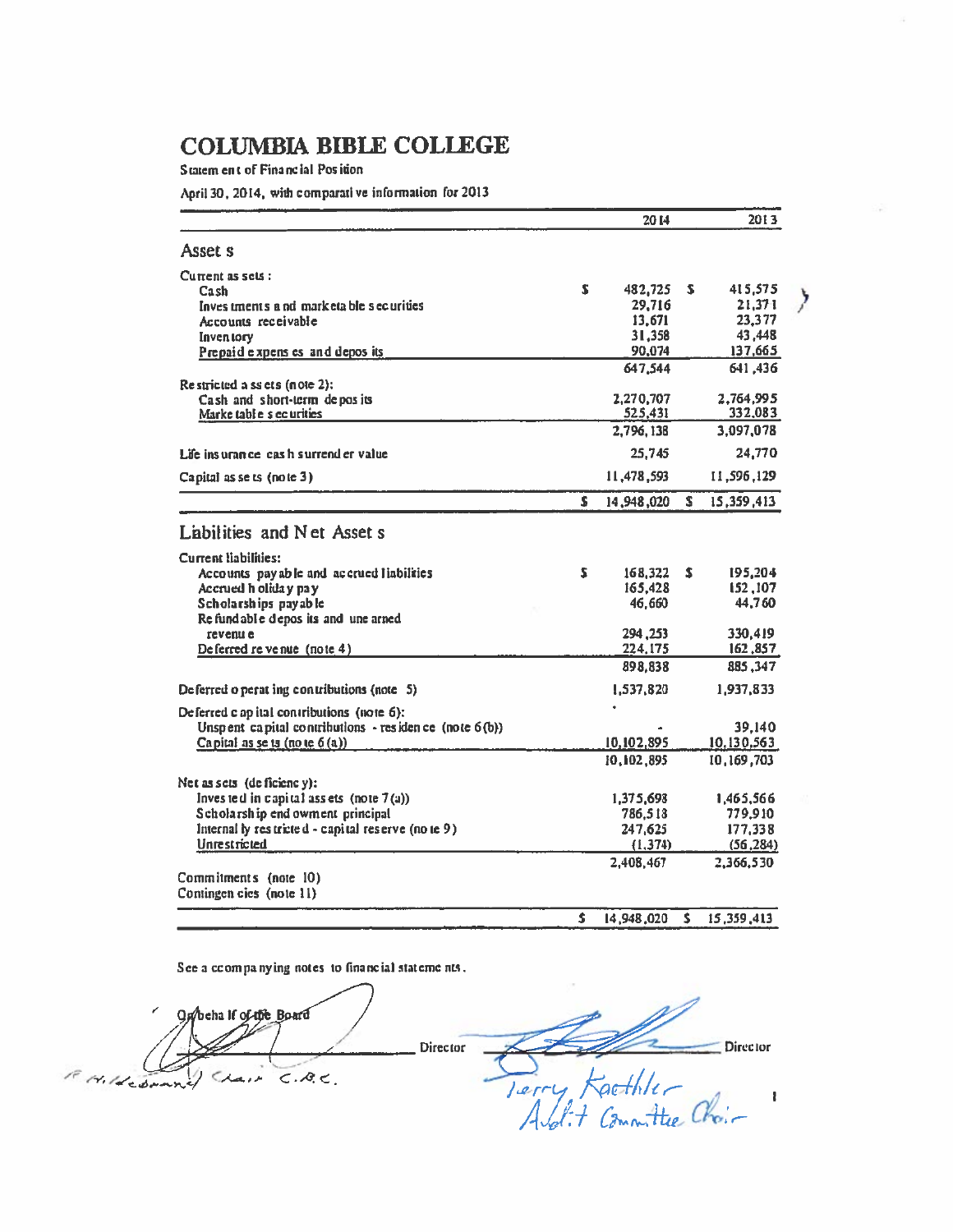Statement of Operations

Year ended April 30, 2014, with comparative information for 2013

|                                                           | 2014            | 2013            |
|-----------------------------------------------------------|-----------------|-----------------|
| Student revenue:                                          |                 |                 |
| <b>Course Fees</b>                                        | \$<br>3,429,138 | \$<br>3,355,041 |
| Other student revenue                                     | 224,352         | 234,553         |
|                                                           | 3,653,490       | 3,589,594       |
| Constituency support:                                     |                 |                 |
| Conference support (note 8)                               | 469,198         | 518,768         |
| Donations                                                 | 570,055         | 609,005         |
| Programs assisting students (note 4)                      | 84,325          | 165,413         |
|                                                           |                 | 1,293,186       |
|                                                           | 1,123,578       |                 |
| Other income:                                             |                 |                 |
| Lease, investment and miscellaneous income                | 132,971         | 168,657         |
| Ancillary services (Schedule)                             | 1,364,066       | 1,152,933       |
|                                                           | 1,497,037       | 1,321,590       |
|                                                           | 6,274,105       | 6,204,370       |
| Expenses:                                                 |                 |                 |
| Academic programs                                         | 2,219,586       | 2,062,917       |
| Administration                                            | 1,220,624       | 1,286,387       |
| Ancillary services (Schedule)                             | 1,123,895       | 1,006,355       |
| Development and advancement                               | 903,033         | 933,558         |
| Student development                                       | 510,993         | 463,291         |
| Programs assisting students (note 4)                      | 84,325          | 165,413         |
|                                                           | 6,062,456       | 5,917,921       |
| Excess revenues over expenses before the undernoted       | 211,649         | 286,449         |
|                                                           |                 |                 |
| Amortization of deferred operating contributions (note 5) |                 | 215,315         |
| Amortization of capital assets                            | (506, 696)      | (527, 503)      |
| Amortization of deferred capital contributions            | 330,376         | 330,559         |
|                                                           | (176, 320)      | (196, 944)      |
| Excess revenues over expenses                             | 35,329          | \$<br>304,820   |

See accompanying notes to financial statements.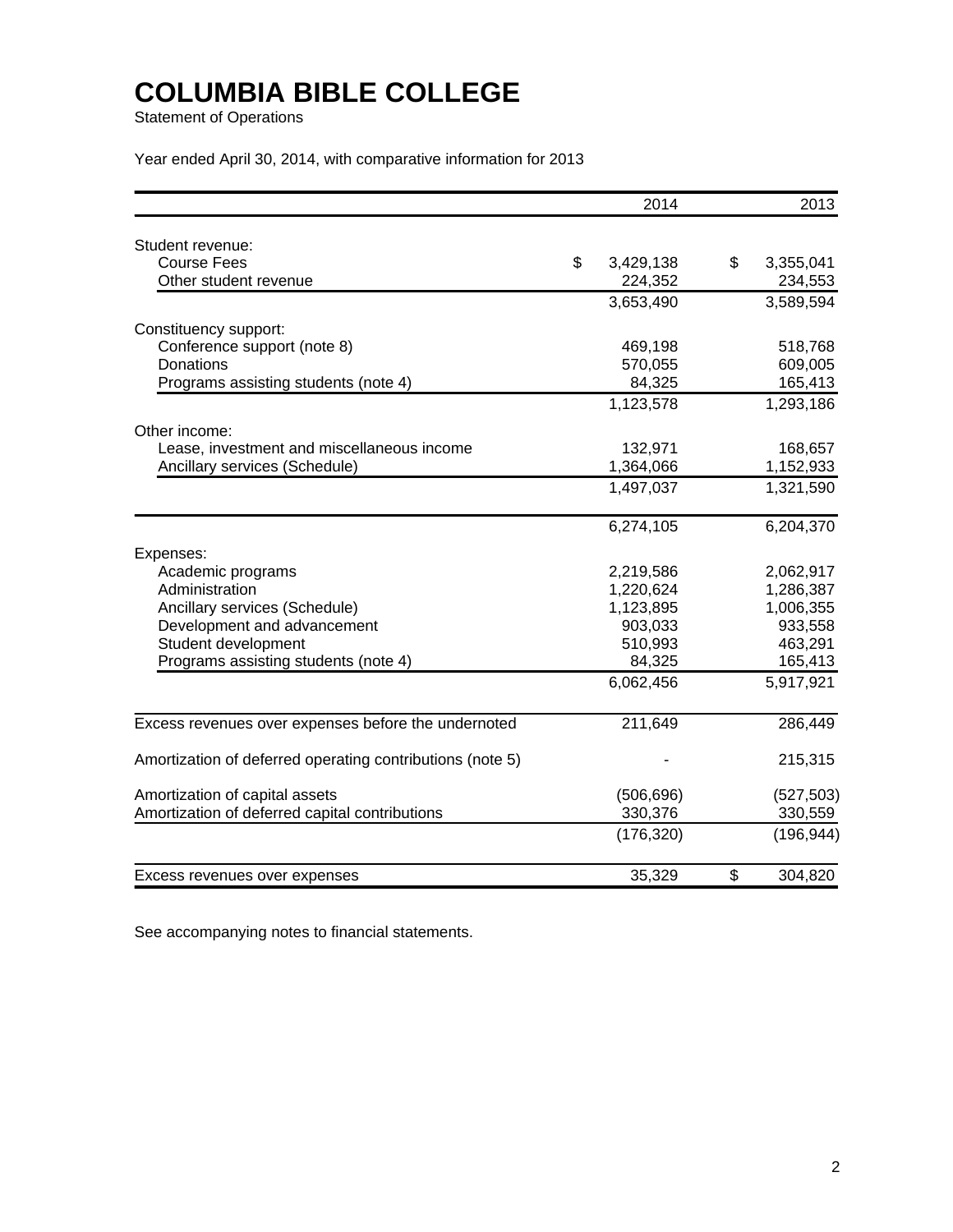Statement of Changes in Net Assets

Year ended April 30, 2014, with comparative information for 2013

|                                                                                                                                                | Invested in<br>capital assets  | Scholarship<br>endowment<br>restricted | Internally<br>restricted | Unrestricted              | 2014<br>Total                   | 2013<br>Total                  |
|------------------------------------------------------------------------------------------------------------------------------------------------|--------------------------------|----------------------------------------|--------------------------|---------------------------|---------------------------------|--------------------------------|
|                                                                                                                                                | (note 7)                       |                                        | (note 9)                 |                           |                                 |                                |
| Balance, beginning of year<br>Excess revenues over expenses (note 7(b))<br>Endowment contributions<br>Net change in invested in capital assets | \$<br>465,566 \$<br>(176, 320) | 779,910 \$<br>6,608                    | 177,338 \$               | $(56, 284)$ \$<br>211.649 | 2,366,530 \$<br>35,329<br>6,608 | 2,040,480<br>304,820<br>21,230 |
| (note 7(b))                                                                                                                                    | 86,452                         | $\overline{\phantom{0}}$               |                          | (86, 452)                 |                                 |                                |
| Interfund transfers (note 9)                                                                                                                   |                                | $\overline{\phantom{0}}$               | 70,287                   | (70, 287)                 |                                 |                                |
| Net assets, end of year                                                                                                                        | \$<br>1,375,698 \$             | 786,518 \$                             | 247,625 \$               | $(1,374)$ \$              | 2,408,467 \$                    | 2,366,530                      |

See accompanying notes to financial statements.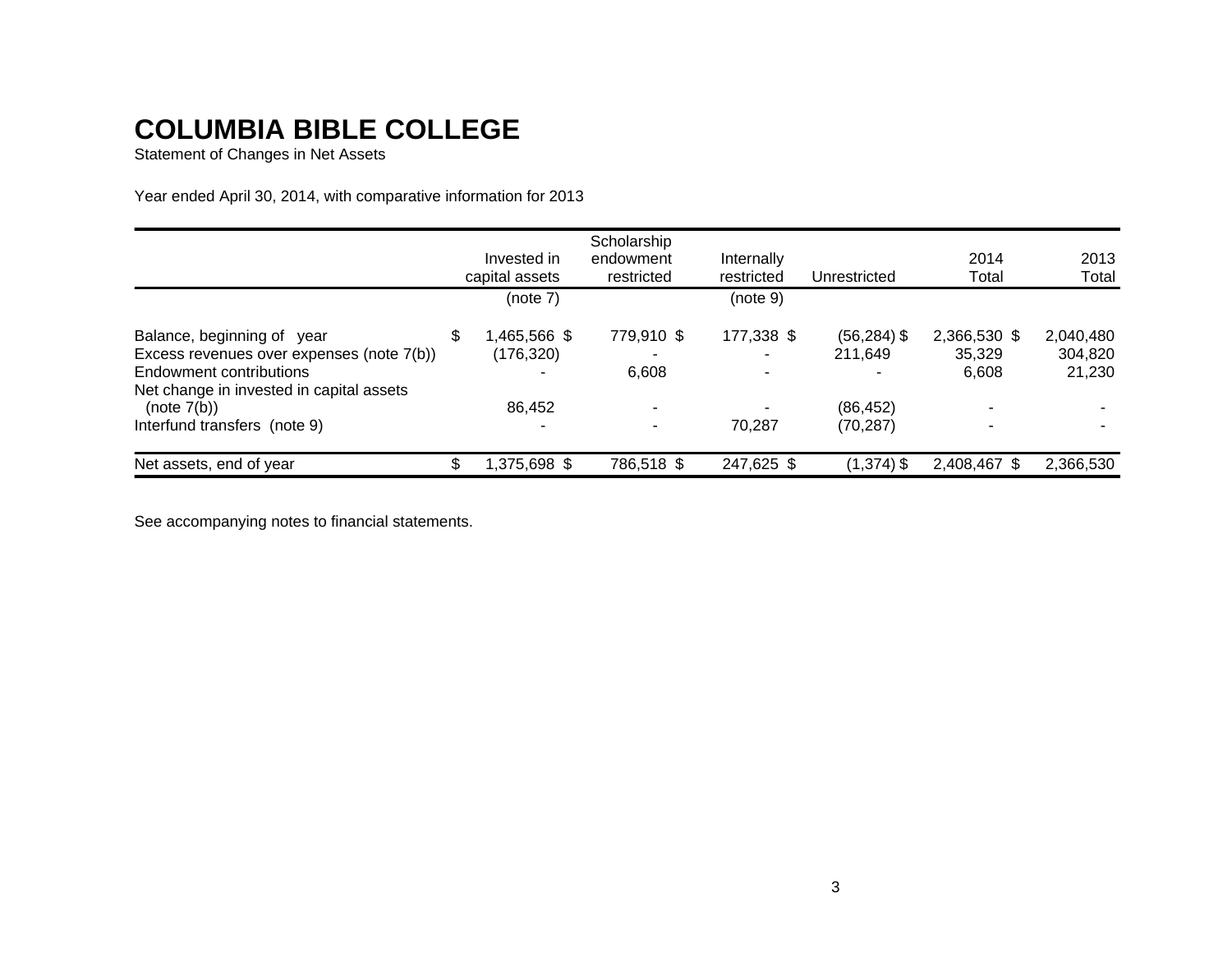Statement of Cash Flows

Year ended April 30, 2014, with comparative information for 2013

|                                                                 | 2014                | 2013                   |
|-----------------------------------------------------------------|---------------------|------------------------|
| Cash provided by (used in):                                     |                     |                        |
| Operations:                                                     |                     |                        |
| Excess of revenues over expenses                                | \$<br>35,329        | \$<br>304,820          |
| Items not involving cash:                                       |                     |                        |
| Amortization of capital assets                                  | 506,696             | 527,503                |
| Amortization of deferred capital contributions                  | (330, 376)          | (330, 559)             |
| Amortization of deferred operating contributions                |                     | (215, 315)             |
| Revenue recognized on programs assisting students               |                     |                        |
| (note 4)                                                        | (84, 325)           | (165, 413)             |
| Increase in life insurance cash surrender value                 | (975)               | (383)                  |
| Increase in unrealized gain in investments and                  |                     |                        |
| marketable securities                                           | (8, 345)            | (1,863)                |
| Amortization of deferred operating contributions                |                     |                        |
| included in ancillary income                                    | (97, 305)           |                        |
| Changes in non-cash operating working capital:                  |                     |                        |
| Accounts receivable                                             | 9,706               | 5,921                  |
| Inventory                                                       | 12,090              | 9,646                  |
| Prepaid expenses and deposits                                   | 47,591              | (48, 493)              |
| Accounts payable and accrued liabilities<br>Accrued holiday pay | (26, 882)<br>13,321 | (16, 644)<br>(78, 640) |
| Scholarship payable                                             | 1,900               | (940)                  |
| Refundable deposits                                             | (36, 166)           | 7,108                  |
| Net increase in deferred revenue                                | 145,643             | 172,663                |
|                                                                 | 187,902             | 169,411                |
|                                                                 |                     |                        |
| Financing:                                                      |                     |                        |
| Receipts of deferred operating contributions                    |                     | 2,153,148              |
| Use of deferred capital contributions                           | (39, 140)           |                        |
| <b>Endowment contributions</b>                                  | 6,608               | 21,230                 |
|                                                                 | (32, 532)           | 2,174,378              |
| Investments:                                                    |                     |                        |
| Purchase of capital assets                                      | (389, 160)          | (70, 364)              |
| Decrease (increase) in restricted assets                        | 300,940             | (2,090,607)            |
|                                                                 | (88, 220)           | (2, 160, 971)          |
| Increase in cash position                                       | 67,150              | 182,818                |
| Cash position, beginning of year                                | 415,575             | 232,757                |
| Cash position, end of year                                      | \$<br>482,725       | \$<br>415,575          |

For non-cash transaction see note 5

See accompanying notes to financial statements.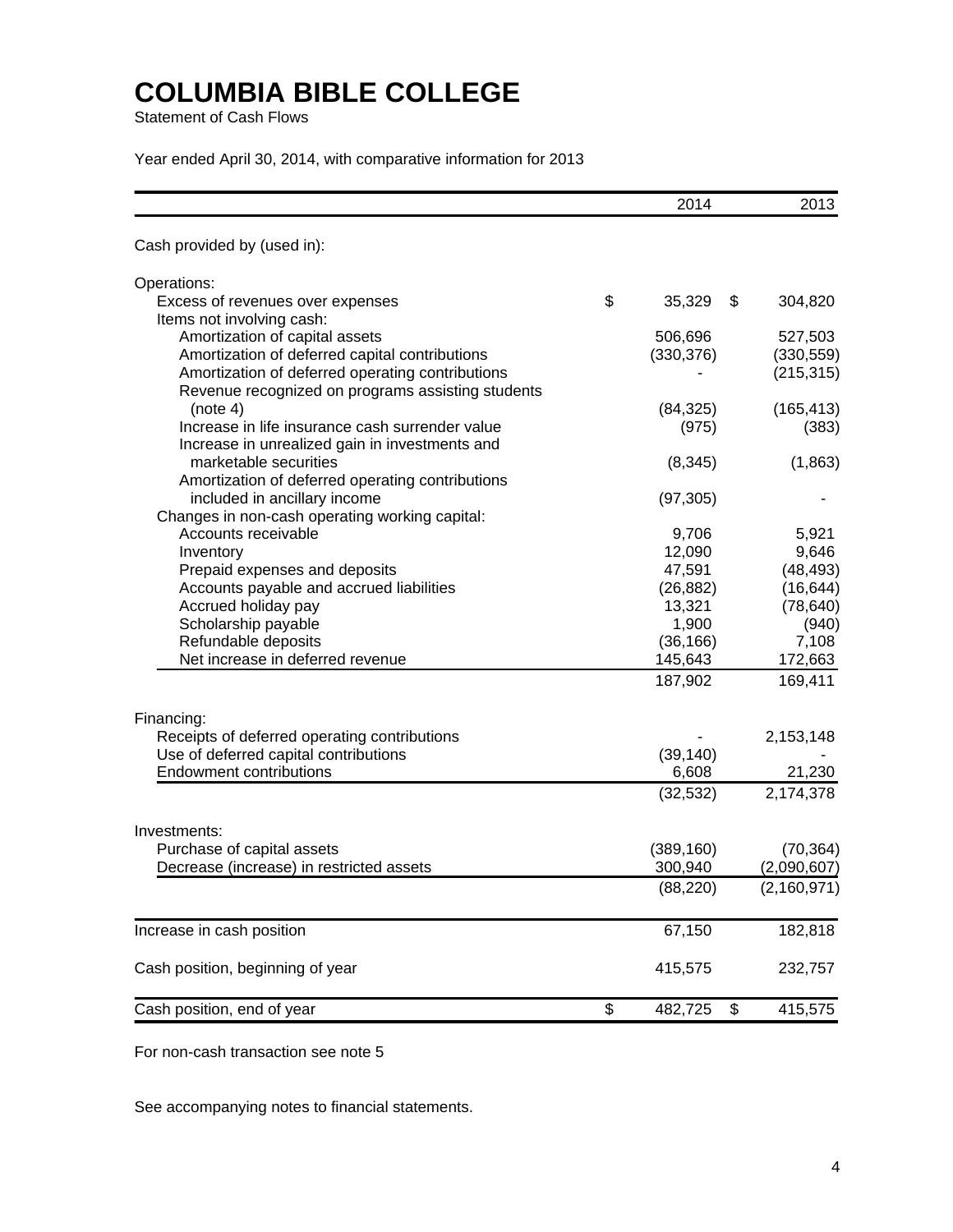Notes to Financial Statements

Year ended April 30, 2014

### **General:**

Columbia Bible College (the "College") is incorporated as a corporation without share capital under the Corporations Act of British Columbia. The College provides post-secondary education, including Bachelor of Arts degrees, Diplomas, and Certificates to students drawn from Canada and other parts of the world.

The College is a registered charity under the Income Tax Act and accordingly is exempt from income taxes under Paragraph 149(1)(l) of the Income Tax Act.

### **1. Significant accounting policies:**

Basis of presentation:

The financial statements have been prepared by management in accordance with the Canadian accounting standards for not-for-profit organizations. The significant accounting policies are as follows:

(a) Revenue recognition:

The College follows the deferral method of accounting for revenue recognition. Externally restricted contributions are recognized as revenue in the year in which the related expenses are incurred. Contributions restricted for the purchase of capital assets are deferred and amortized into revenue at a rate corresponding with the amortization rate for the related capital assets. Unrestricted contributions are recognized as revenue when received or receivable if the amount to be received can be reasonably estimated and collection is reasonably assured.

Pledges are recognized as revenue when cash is received.

Endowment contributions are recognized as direct increases in endowment net assets.

Restricted investment income is deferred and recognized as revenue in the year in which the related expenses are recognized. Unrestricted investment income is recognized as revenue when earned.

Operating subsidies are recognized as revenue when received.

Course fees and ancillary revenues are recognized as revenue when earned.

(b) Inventory:

Inventory, consisting of food, bookstore merchandise, office and general supplies, is recorded at the lower of actual cost and net realizable value.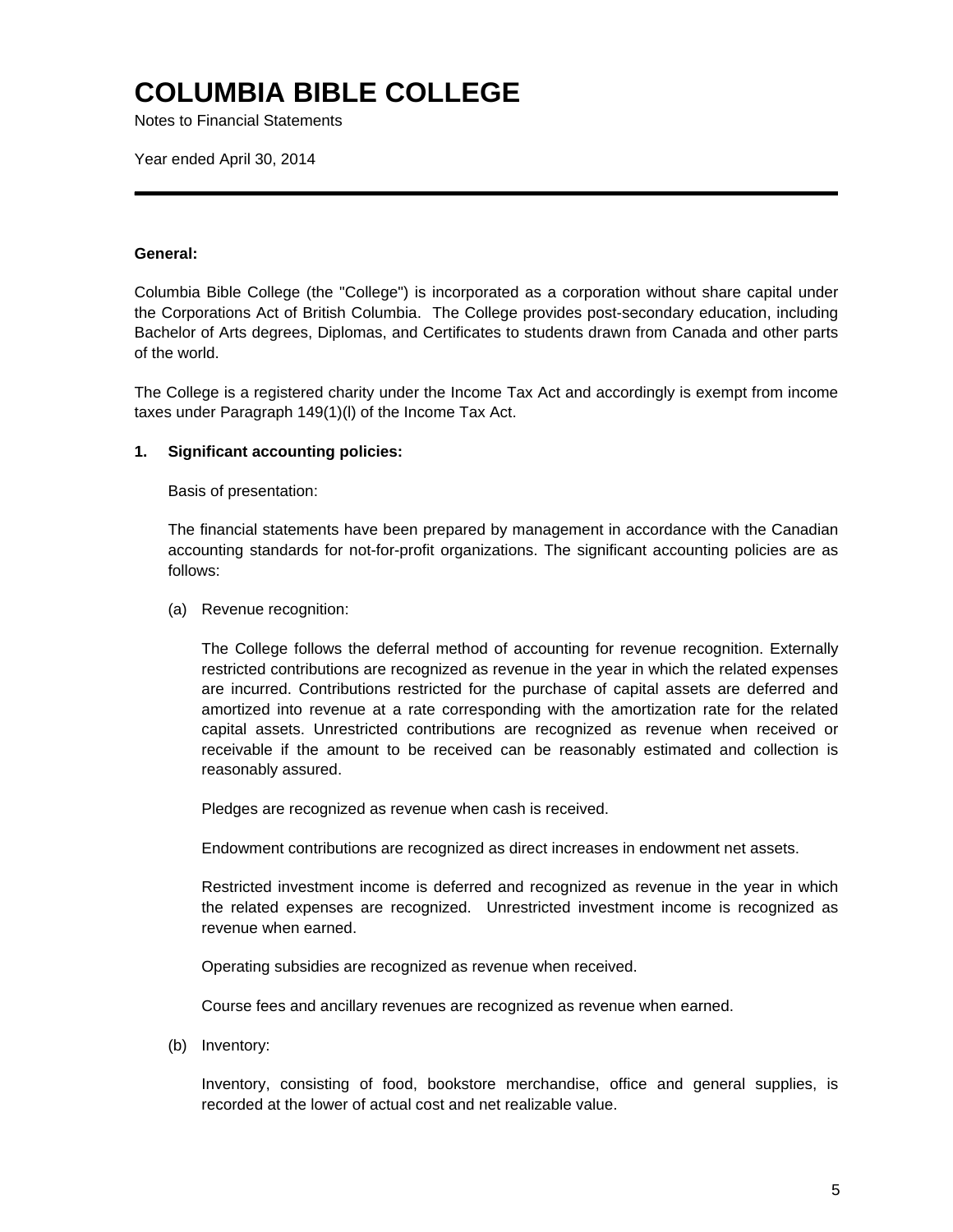Notes to Financial Statements (continued)

Year ended April 30, 2014

### **1. Significant accounting policies (continued):**

(c) Capital assets:

Purchased capital assets are recorded at cost. Contributed capital assets are recorded at fair value at the date of contribution. Betterments which extend the estimated life of an asset are capitalized. When a capital asset no longer contributes to the College's ability to provide services, its carrying amount is written down to its residual value, if any.

Capital assets are amortized on a straight-line basis using the following annual rates:

| Buildings and improvements        | 40 vears |
|-----------------------------------|----------|
| Furniture, equipment and vehicles | 5 vears  |

### (d) Use of estimates:

The preparation of the financial statements requires management to make estimates and assumptions that affect the reported amounts of assets and liabilities and disclosure of contingent assets and liabilities at the date of the financial statements and the reported amounts of revenue and expenses during the year. Significant items subject to such estimates and assumptions include the valuation of accounts receivable and inventory, the carrying amount of capital assets, accrued liabilities, and accrued holiday pay. Actual results could differ from those estimates.

(e) Financial instruments:

Financial instruments are recorded at fair value on initial recognition. Freestanding derivative instruments that are not in a qualifying hedging relationship and equity instruments that are quoted in an active market are subsequently measured at fair value. All other financial instruments are subsequently recorded at cost or amortized cost, unless management has elected to carry the instruments at fair value. The College has elected to carry investments at fair value.

Transaction costs incurred on the acquisition of financial instruments measured subsequently at fair value are expensed as incurred. All other financial instruments are adjusted by transaction costs incurred on acquisition and financing costs, which are amortized using the straight-line method.

Financial assets are assessed for impairment on an annual basis at the end of the fiscal year if there are indicators of impairment. If there is an indicator of impairment, the College determines if there is a significant adverse change in the expected amount or timing of future cash flows from the financial asset. If there is a significant adverse change in the expected cash flows, the carrying value of the financial asset is reduced to the highest of the present value of the expected cash flows, the amount that could be realized from selling the financial asset or the amount the College expects to realize by exercising its right to any collateral. If events and circumstances reverse in a future year, an impairment loss will be reversed to the extent of the improvement, not exceeding the initial carrying value.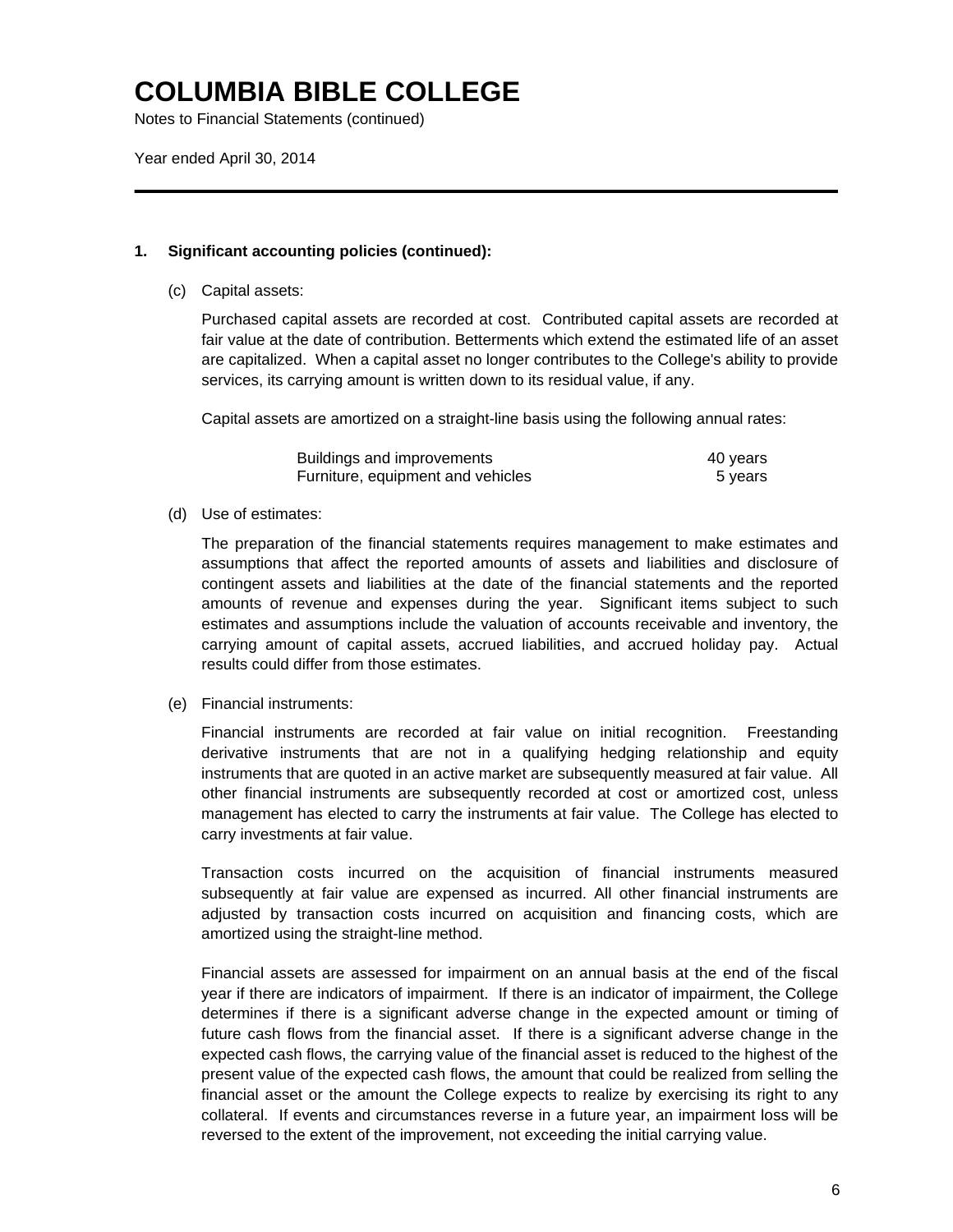Notes to Financial Statements (continued)

Year ended April 30, 2014

### **2. Restricted assets:**

|                                                                                                                                                                                          | 2014                                             |     | 2013                                                 |
|------------------------------------------------------------------------------------------------------------------------------------------------------------------------------------------|--------------------------------------------------|-----|------------------------------------------------------|
| Deferred operating contributions<br>Scholarship endowment principal<br>Deferred revenue (note 4)<br>Internally restricted - capital reserve<br>Unspent capital contributions - residence | \$<br>1,537,820<br>786.518<br>224.175<br>247,625 | \$. | 1,937,833<br>779,910<br>162,857<br>177,338<br>39,140 |
|                                                                                                                                                                                          | \$<br>2,796,138                                  | \$  | 3,097,078                                            |
| Represented by:<br>Cash and term deposits<br>Marketable securities                                                                                                                       | \$<br>2,270,707<br>525,431                       | \$. | 2,764,995<br>332,083                                 |
|                                                                                                                                                                                          | 2,796,138                                        |     | 3,097,078                                            |

The original cost of the restricted marketable securities is \$424,824 (2013 - \$264,824).

The College has a credit facility with the HSBC Bank of Canada for \$375,000 bearing interest at prime plus 0.5%. As at April 30, 2014 (2013 - \$nil) there was no amount drawn on this facility.

#### **3. Capital assets:**

|                                                                                                        |     |                                                 |    |                        |     | 2014                                         |    | 2013                              |
|--------------------------------------------------------------------------------------------------------|-----|-------------------------------------------------|----|------------------------|-----|----------------------------------------------|----|-----------------------------------|
|                                                                                                        |     |                                                 |    | Accumulated            |     | Net book                                     |    | Net book                          |
|                                                                                                        |     | Cost                                            |    | amortization           |     | value                                        |    | value                             |
| Land<br>Buildings and improvements<br>Furniture, equipment and<br>vehicles<br>Construction in progress | \$. | 1,494,291<br>14,294,024<br>1,647,466<br>302,708 | \$ | 4,873,226<br>1,386,670 | \$  | 1,494,291<br>9,420,798<br>260,796<br>302,708 | \$ | 1,494,291<br>9,778,165<br>323,673 |
|                                                                                                        |     | 17,738,489                                      | S. | 6,259,896              | \$. | 11,478,593                                   | S. | 11,596,129                        |

With the exception of Redekop Hall residence, with a net book value of \$3,274,717 , title to land and buildings is held in escrow with Columbia Campus Development Society ("CCDS") for a period of 50 years, ending on January 1, 2050, at which time title shall be returned to the College.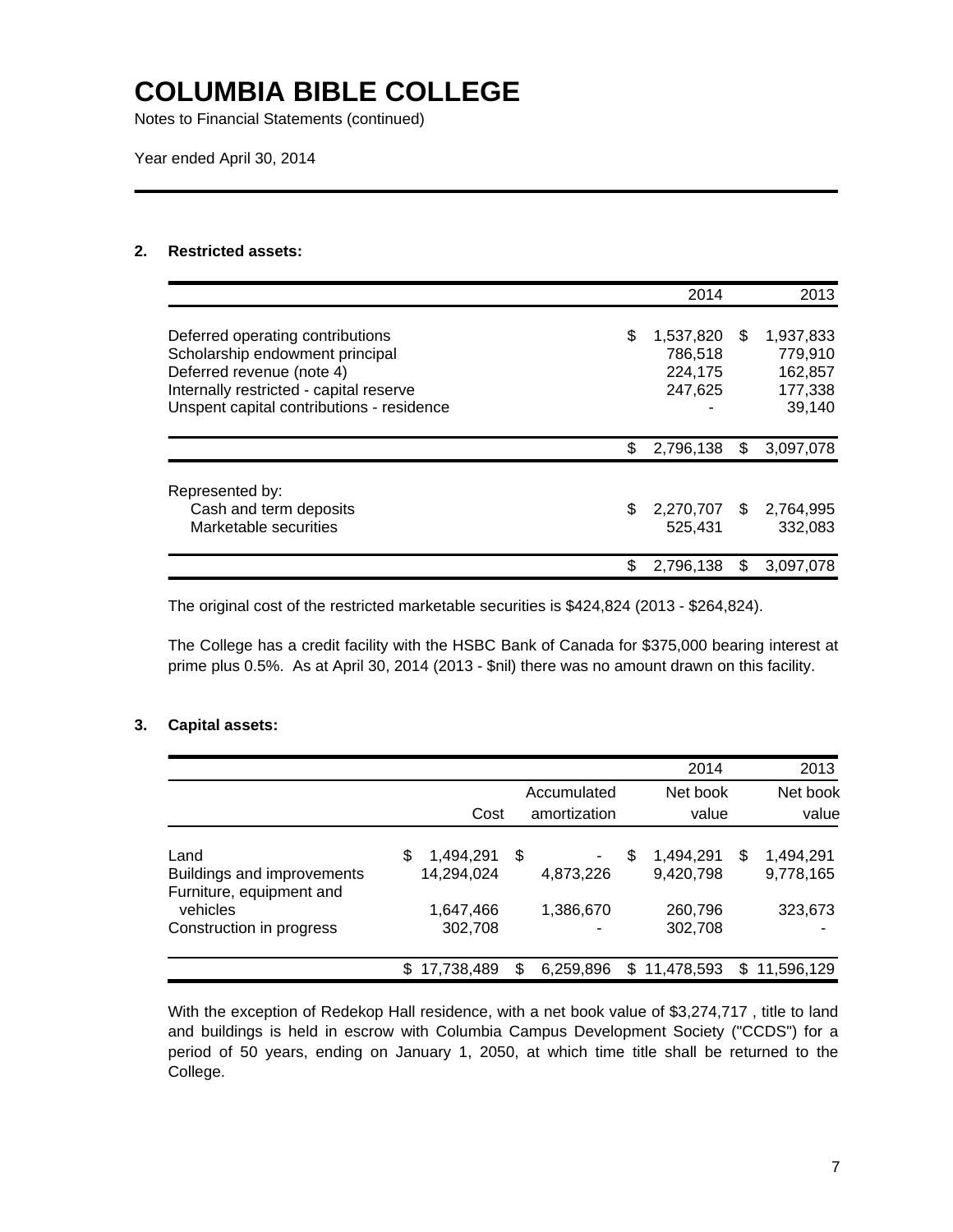Notes to Financial Statements (continued)

Year ended April 30, 2014

### **4. Deferred revenue:**

Deferred revenue represents externally restricted donations and restricted investment income received for the purpose of programs assisting students. Specifically, the distribution of student scholarships and bursaries.

|                                                           |    | 2014             | 2013              |
|-----------------------------------------------------------|----|------------------|-------------------|
| Balance, beginning of year<br>Add amounts received:       | \$ | 162,857<br>\$    | 155,606           |
| Donations<br>Investment income                            |    | 79,152<br>66,491 | 117,837<br>54,827 |
| Less amounts recognized as revenue in the year, used for: |    | 308,500          | 328,270           |
| Bursaries and scholarships awarded                        |    | (84, 325)        | (165,413)         |
|                                                           | S  | S<br>224,175     | 162,857           |

### **5. Deferred operating contributions:**

Deferred operating contributions are funds received for the purposes of maintaining a museum collection for a minimum term of 10 years.

|                                                                                                                                                                                                                  | 2014                                              | 2013                    |
|------------------------------------------------------------------------------------------------------------------------------------------------------------------------------------------------------------------|---------------------------------------------------|-------------------------|
| Balance, beginning of year<br>Funds received in the year<br>Amounts amortized during the year<br>Amounts transferred to deferred capital contributions<br>Amounts utilized for museum operating costs (Schedule) | 1,937,833 \$<br>٠<br>۰<br>(302, 708)<br>(97, 305) | 2,153,148<br>(215, 315) |
|                                                                                                                                                                                                                  | 1,537,820                                         | 1,937,833               |

The College transferred \$302,708 of deferred operating funds related to the Metzger fund museum project to deferred capital contributions for construction of the museum.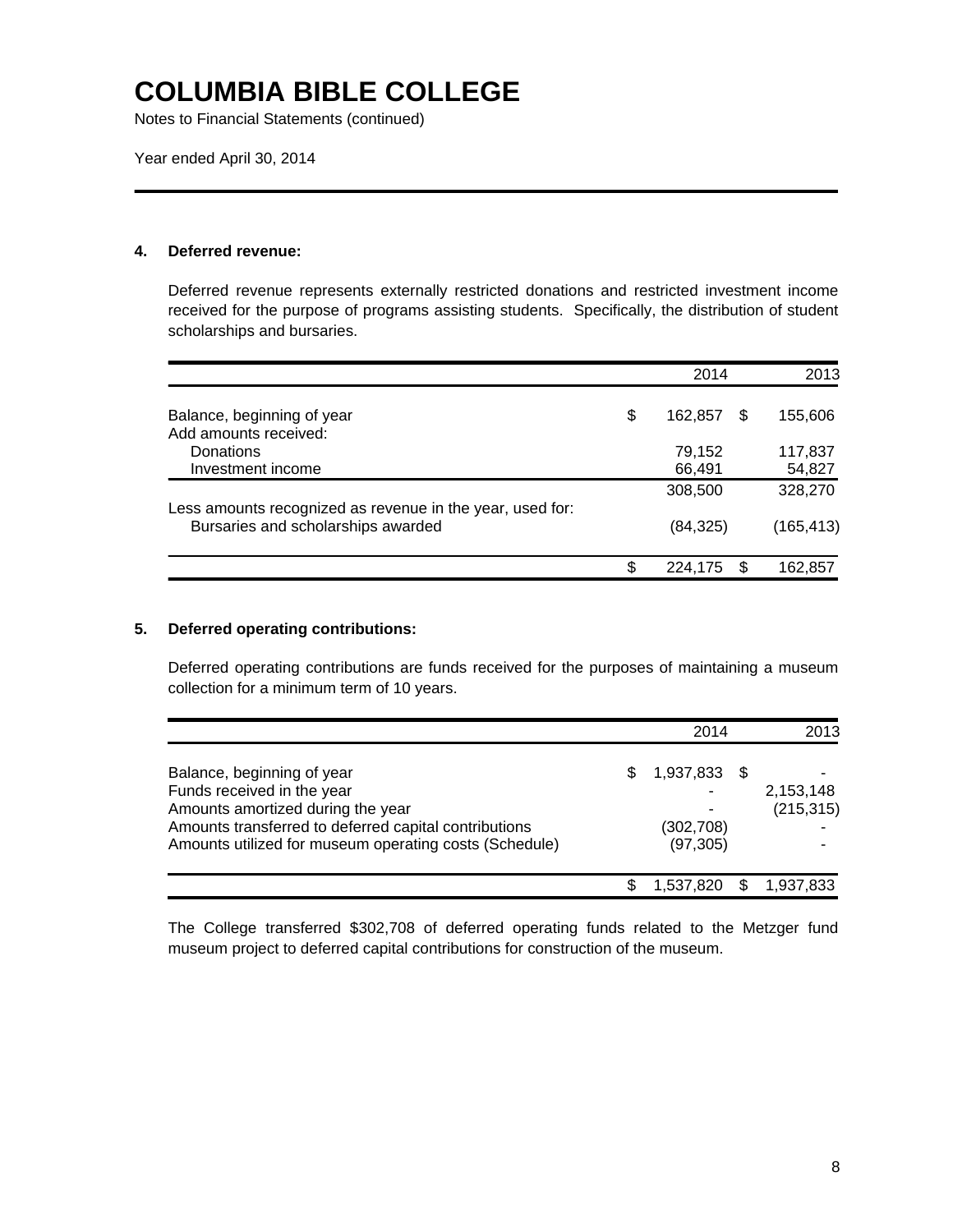Notes to Financial Statements (continued)

Year ended April 30, 2014

### **6. Deferred capital contributions:**

(a) Capital assets:

Deferred capital contributions represent the unamortized amount of donations received for the purchase of capital assets. The amortization of capital contributions is recorded as revenue in the statement of operations.

|                                                | 2014             | 2013         |
|------------------------------------------------|------------------|--------------|
| Balance, beginning of year                     | 10,130,563<br>S. | \$10,459,780 |
| Transfer from deferred operating contributions | 302,708          |              |
| Transfer from unspent capital contributions    |                  | 1,342        |
|                                                | 10,433,271       | 10,461,122   |
| Less:                                          |                  |              |
| Amounts amortized to revenue                   | (330, 376)       | (330, 559)   |
| Balance, end of year                           | 10,102,895       | \$10,130,563 |

### (b) Unspent capital contributions - residence:

The balance of unspent capital contributions relate to the new residence capital campaign:

|                                                                                                      | 2014                      | 2013               |
|------------------------------------------------------------------------------------------------------|---------------------------|--------------------|
| Balance, beginning of year<br>Recognized as donations in the year<br>Amounts spent on capital assets | \$<br>39,140<br>(39, 140) | 40,482<br>(1, 342) |
|                                                                                                      |                           | 39,140             |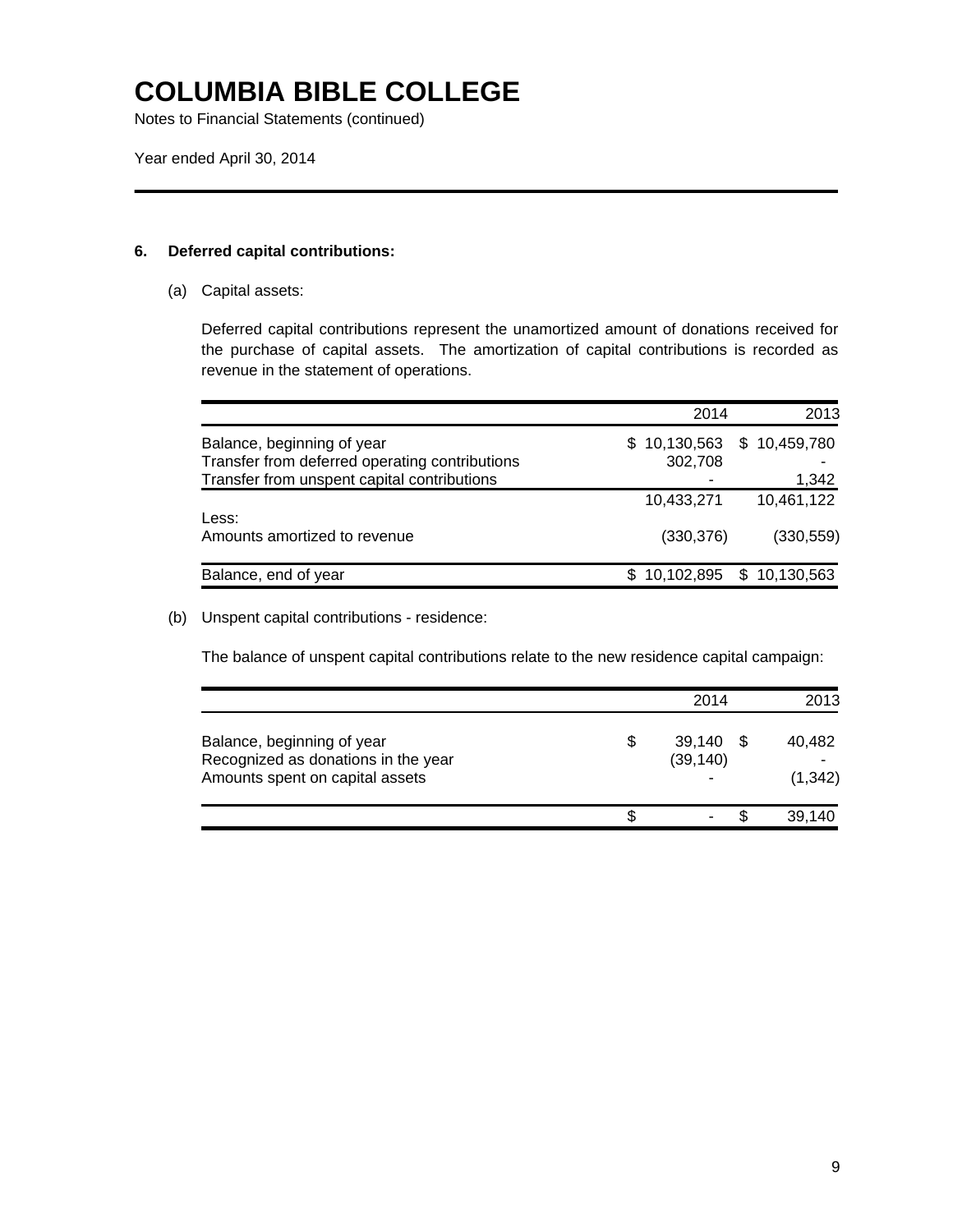Notes to Financial Statements (continued)

Year ended April 30, 2014

### **7. Invested in capital assets:**

(a) Invested in capital assets is calculated as follows:

|                                                         | 2014                              | 2013                   |
|---------------------------------------------------------|-----------------------------------|------------------------|
| Capital assets - net book value<br>Amounts financed by: | \$11,478,593 \$11,596,129         |                        |
| Deferred capital contributions                          | $(10, 102, 895)$ $(10, 130, 563)$ |                        |
|                                                         |                                   | 1,375,698 \$ 1,465,566 |

### (b) Change in invested in capital assets is calculated as follows:

|                                                                                                                             | 2014                          |      | 2013                  |
|-----------------------------------------------------------------------------------------------------------------------------|-------------------------------|------|-----------------------|
| Deficiency of revenue over expenses:<br>Amortization of deferred capital contributions<br>Amortization of capital assets    | \$<br>330,376 \$<br>(506,696) |      | 330,559<br>(527, 503) |
|                                                                                                                             | \$<br>$(176, 320)$ \$         |      | (196, 944)            |
|                                                                                                                             | 2014                          |      | 2013                  |
| Net change in invested in capital assets:<br>Purchase of capital assets<br>Amounts funded by deferred capital contributions | \$<br>389,160<br>(302,708)    | - \$ | 70,364<br>(1, 342)    |
|                                                                                                                             | \$<br>86,452                  |      | 69,022                |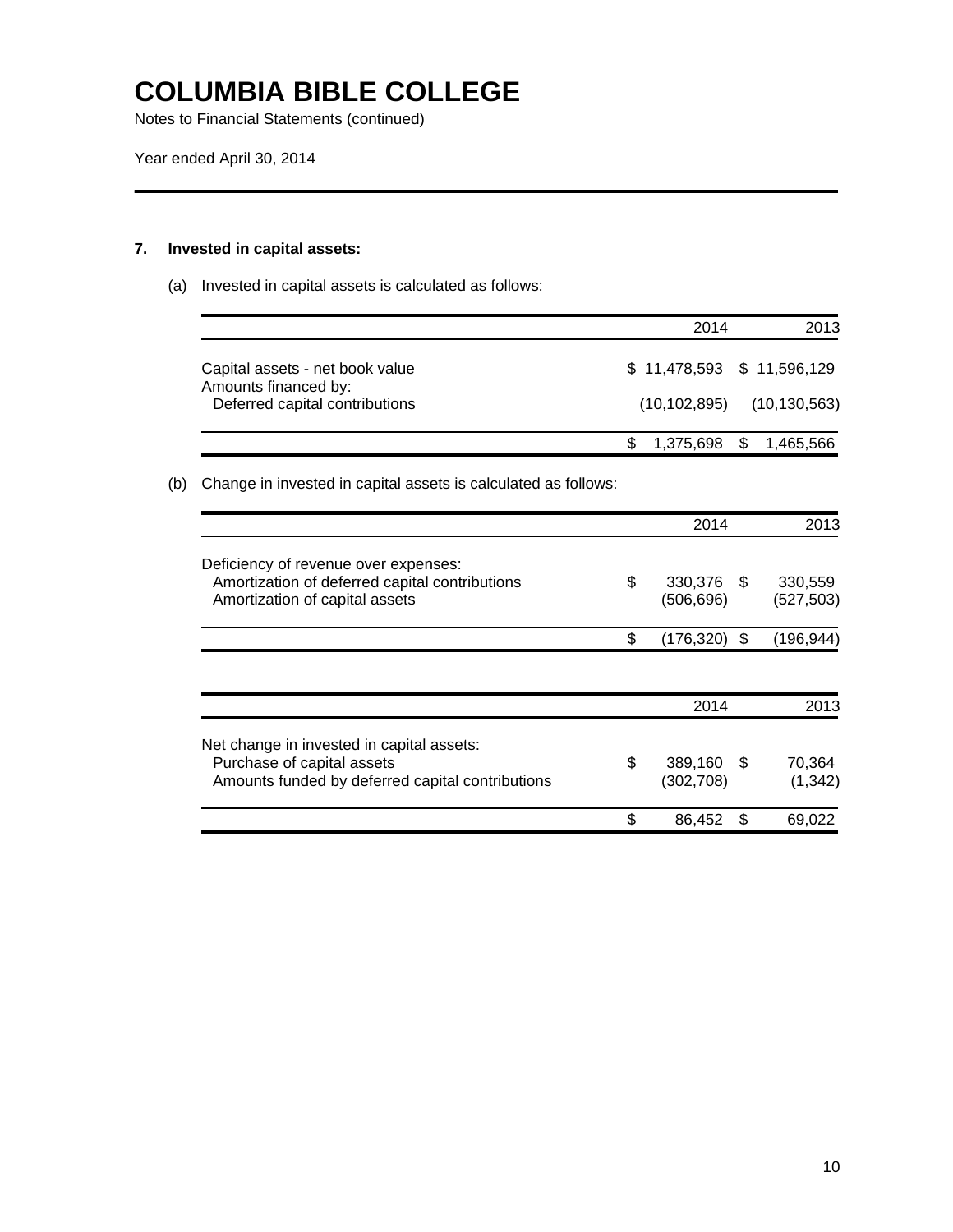Notes to Financial Statements (continued)

Year ended April 30, 2014

### **8. Economic dependence:**

The College received subsidies from the Mennonite Church BC (MCBC) and the B.C. Conference of Mennonite Brethren Churches (BCMBC) as follows:

|                        | <b>MCBC</b> | <b>BCMBC</b>  | 2014<br><b>MCBC</b><br>Total |         |    |         | <b>BCMBC</b> | 2013<br>Total |               |
|------------------------|-------------|---------------|------------------------------|---------|----|---------|--------------|---------------|---------------|
| Operating<br>subsidies | 120.000     | \$<br>349,198 | \$                           | 469,198 | \$ | 120,000 | \$           | 398,768       | \$<br>518,768 |

Future operations of the College depend upon the continued subsidy support of the MCBC and BCMBC.

### **9. Internally restricted:**

On an annual basis, the Board of Directors will internally restrict up to 2.5% of operating revenues as a capital reserve. These internally restricted funds are not available for other purposes without the approval of the Board of Directors.

|                                                     | 2014              | 2013 |                   |  |
|-----------------------------------------------------|-------------------|------|-------------------|--|
| Balance, beginning of the year<br>Annual allocation | 177,338<br>70.287 | - \$ | 51,703<br>125,635 |  |
| Balance, end of year                                | 247.625           | \$.  | 177,338           |  |

#### **10. Commitments:**

The College is committed to minimum annual lease payments under various photocopier leases as follows:

| 2015 | ᠬ<br>Œ | 12,112 |
|------|--------|--------|
|------|--------|--------|

### **11. Contingencies:**

The College has two bank guarantees totalling \$6,398 (2013 - \$7,796) issued to the City of Abbotsford for development purposes.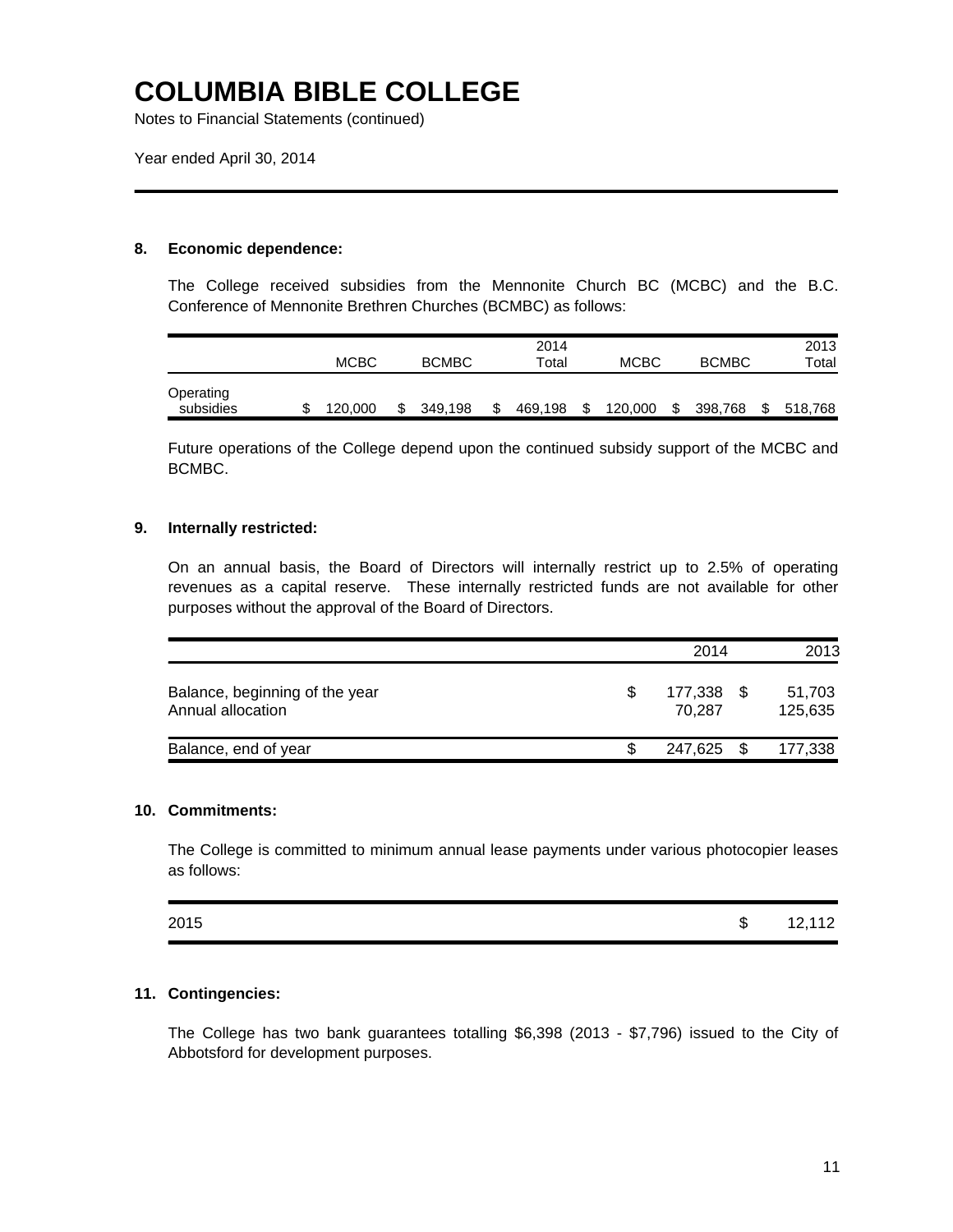Notes to Financial Statements (continued)

Year ended April 30, 2014

### **12. Financial risks and concentration of risk:**

(a) Liquidity risk:

Liquidity risk is the risk that the College will be unable to fulfill its obligations on a timely basis or at a reasonable cost. The College manages its liquidity risk by monitoring its operating requirements. The College prepares budget and cash forecasts to ensure it has sufficient funds to fulfill its obligations. There has been no change to the risk exposures from 2013.

(b) Credit risk:

Credit risk refers to the risk that a counterparty may default on its contractual obligations resulting in a financial loss. The College is exposed to credit risk with respect to the accounts receivable. The College assesses, on a continuous basis, accounts receivable and provides for any amounts that are not collectible in the allowance for doubtful accounts.

(c) Investment risk:

The College manages its investment portfolio to earn investment income and invests according to an Investment Policy Statement approved by the Board. The College is not involved in any hedging relationships through its operations and does not hold or use any derivative financial instruments for trading purposes.

The College manages interest-rate risk, market, credit and cash flow risk from its investments by investing in a diversified portfolio.

Additionally, the College believes it is not exposed to significant liquidity risk as all investments are held in pooled fund instruments that are highly liquid.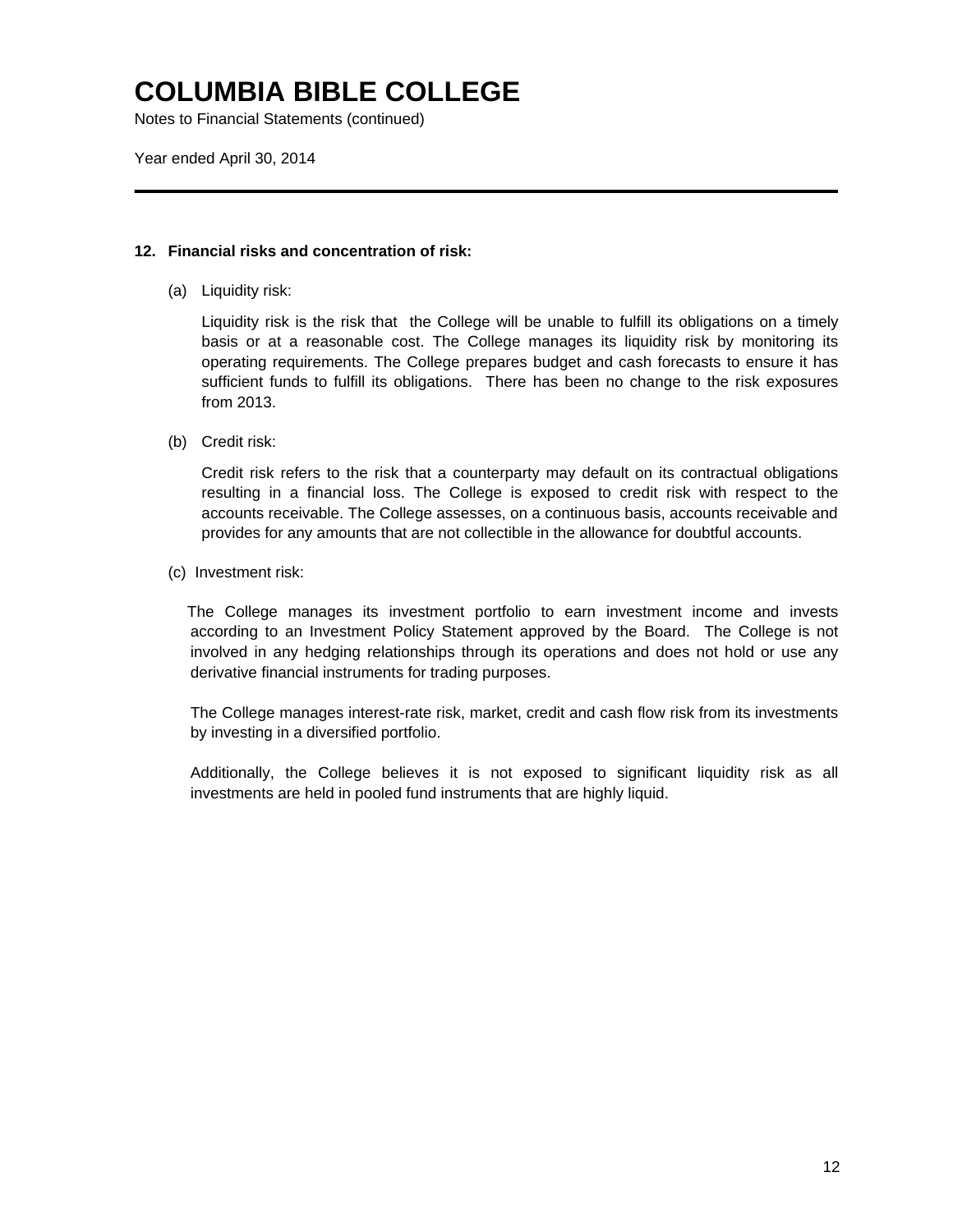Schedule of Ancillary Services

Year ended April 30, 2014, with comparative information for 2013

|                      | Residence             | Food<br>Services     | Hospitality           | Catering              | <b>Bookstore</b>       | Globe<br>Quest      |  | <b>Biblical</b><br>Museum | 2014<br>Total                | 2013<br>Total              |
|----------------------|-----------------------|----------------------|-----------------------|-----------------------|------------------------|---------------------|--|---------------------------|------------------------------|----------------------------|
| Revenues<br>Expenses | 377.570<br>(253, 149) | 435,459<br>(408.504) | 147,538<br>(113, 410) | 151.906<br>(106, 739) | 93,774 \$<br>(87, 292) | 60.514<br>(57, 496) |  | 97.305<br>(97.305)        | \$1,364,066<br>(1, 123, 895) | \$1,152,933<br>(1,006,355) |
|                      | 124.421               | 26.955               | 34.128                | 45.167                | 6.482                  | 3.018               |  |                           | 240.171                      | \$<br>146.578              |